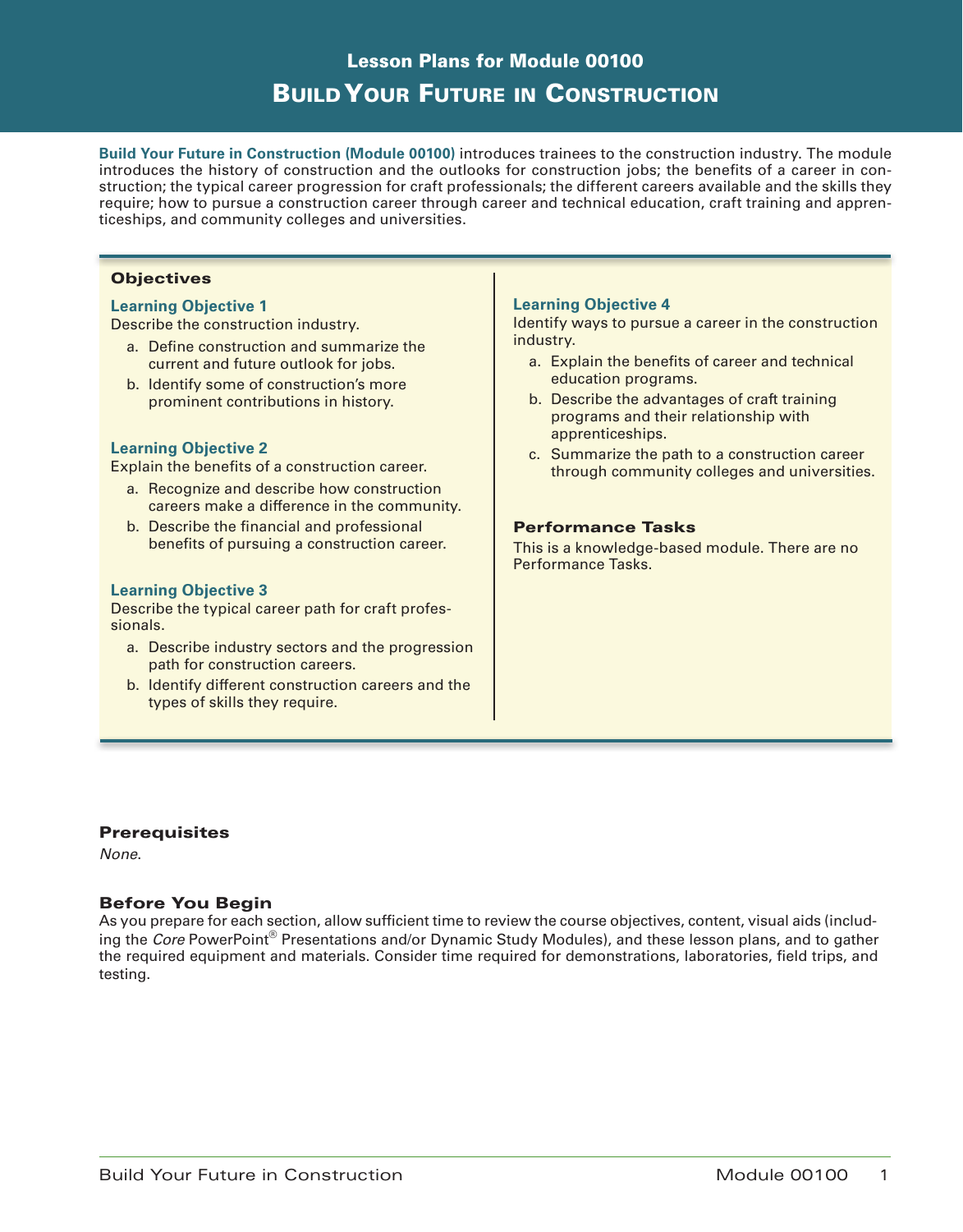There are no safety considerations related to this module.

### Classroom Equipment and Materials

# Equipment and Materials for Laboratories and Performance Testing

Whiteboard/chalkboard Markers/chalk Pencils and paper *Core* PowerPoint® Presentations and/or Dynamic Study Modules found in the NCCERConnect for *Core*, 6e LCD projector and screen

Computer with Internet access

# Additional Resources

This module presents thorough resources for task training. The following resource material is suggested for further study.

None are required for this module.

*None*

Instructors are encouraged to locate additional audiovisual aids available on the Internet, make personal videos, and take still pictures related to the subject matter and add them to the PowerPoint<sup>®</sup> presentations throughout the program.

### Materials Checklist for Module 00100, Build Your Future in Construction

| <b>Equipment and Materials</b>                                        |  |  |  |  |  |
|-----------------------------------------------------------------------|--|--|--|--|--|
| Personal protective equipment:                                        |  |  |  |  |  |
| None                                                                  |  |  |  |  |  |
| Whiteboard/chalkboard                                                 |  |  |  |  |  |
| Markers/chalk                                                         |  |  |  |  |  |
| Pencils and paper                                                     |  |  |  |  |  |
| Core PowerPoint® Presentations and/or<br><b>Dynamic Study Modules</b> |  |  |  |  |  |
| Computer                                                              |  |  |  |  |  |
| Copies of the Module Exam                                             |  |  |  |  |  |

To the extent possible, and as required for performance testing, provide a selection of the tools listed for each section; alternatively, photos may be used to teach tool identification.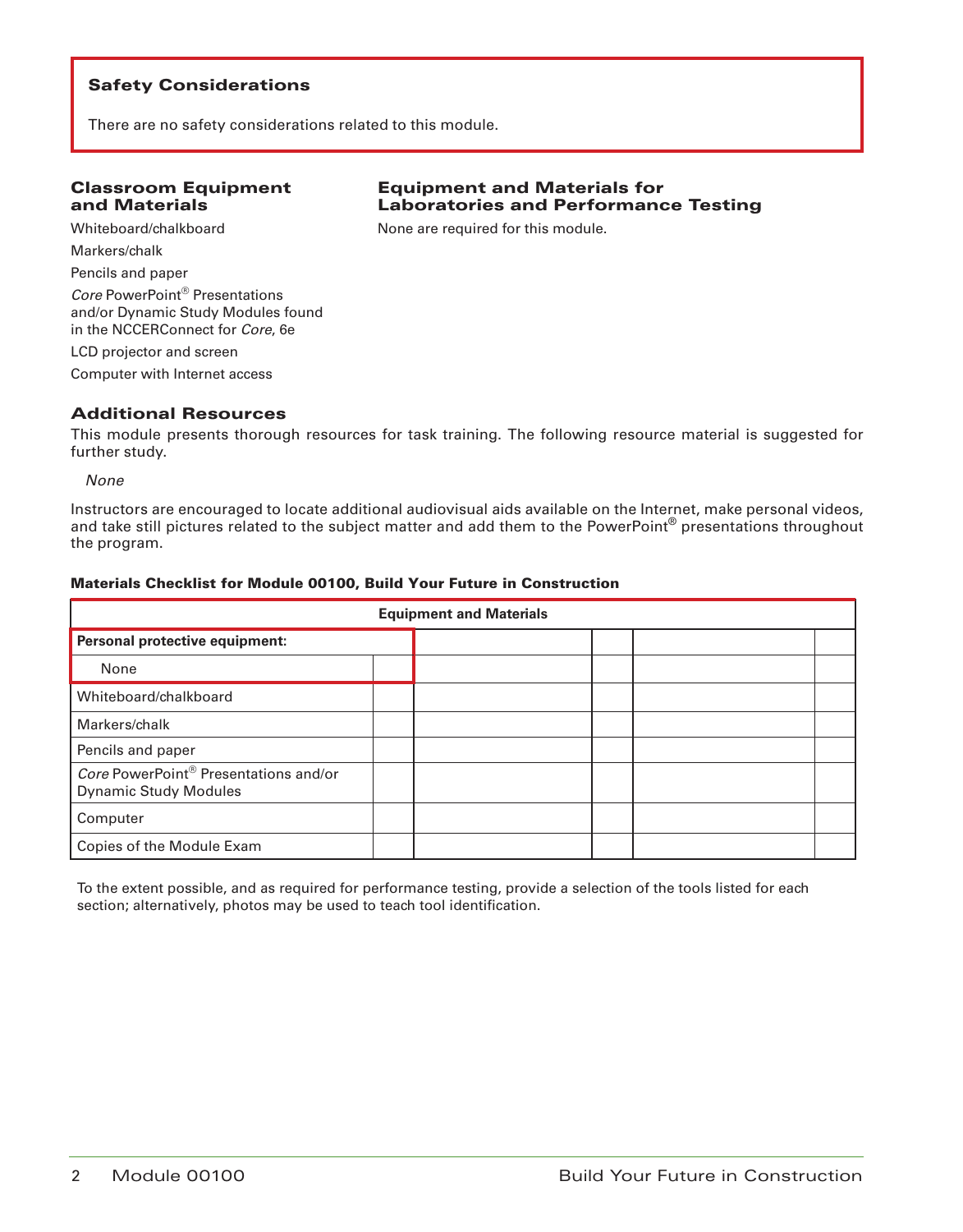# Lesson Plans for Module 00101

# Basic Safety (Construction Site Safety Orientation)

**Basic Safety (Module 00101)** explains the importance of safety in the construction and industrial crafts. Trainees will learn how to identify and follow safe work practices and procedures and how to properly inspect and use safety equipment. Trainees will be able to describe the safety practices associated with elevated work; energy release; and various hazards encountered on job sites. **NOTE:** The successful completion of this module will award a Construction Site Safety Orientation credential.

# **Objectives**

# **Learning Objective 1**

Explain the benefits of safety, the cost of workplace incidents, and ways to reduce related hazards.

- a. Describe the types of workplace incidents along with physical and monetary impacts.
- b. Summarize the causes and consequences of common incidents.
- c. Explain how to recognize, evaluate, and control workplace hazards.

### **Learning Objective 2**

Describe common fall hazards and methods to prevent them.

- a. Summarize the most common types of construction fall hazards.
- b. Describe components of effective fall arrest systems and how they prevent or halt falls.
- c. Explain how to use ladders and stairs safely.
- d. Identify key steps to ensuring scaffolds are assembled and used safely.

#### **Learning Objective 3**

Recognize and avoid struck-by and caught-inbetween hazards.

- a. Describe struck-by hazards and how to avoid them.
- b. Describe common caught-in/caught-between hazards and steps that can prevent them.

### **Learning Objective 4**

Identify common electrical hazards and how to avoid them.

- a. Summarize basic job-site electrical safety guidelines.
- b. Explain the importance of disabling equipment as well as basic lockout/tagout procedures.

### **Learning Objective 5**

Associate personal protective equipment (PPE) with the hazards they reduce or eliminate.

- a. Explain how PPE is used to protect craftworkers from different types of injuries.
- b. Explain how respirators protect craftworkers from respiratory dangers.

### **Learning Objective 6**

Describe safety practices used with other common job-site hazards.

- a. List other types of hazards craftworkers may encounter.
- b. Describe common environmental hazards and how craftworkers should respond to them.
- c. Summarize hazards associated with hot work.
- d. Identify fire hazards and describe basic fire fighting procedures.
- e. Name different types of confined spaces and how to avoid related hazards.

### Performance Tasks

### **Performance Task 1 (Learning Objective 2)**

Properly set up and climb/descend an extension ladder, demonstrating proper three-point contact.

# **Performance Task 2**

### **(Learning Objectives 2 and 5)**

Inspect the following PPE items and determine if they are safe to use:

- Eye protection
- Hearing protection
- Hard hat
- **Gloves**
- Fall arrest harnesses
- Lanyards
- Connecting devices
- Approved footwear

### **Performance Task 3**

#### **(Learning Objectives 2 and 5)**

Properly don, fit, and remove the following PPE items:

- Eye protection
- Hearing protection
- Hard hat
- **Gloves**
- Fall arrest harness

### **Performance Task 4 (Learning Objective 4)**

Inspect a typical power cord and GFCI to ensure their serviceability.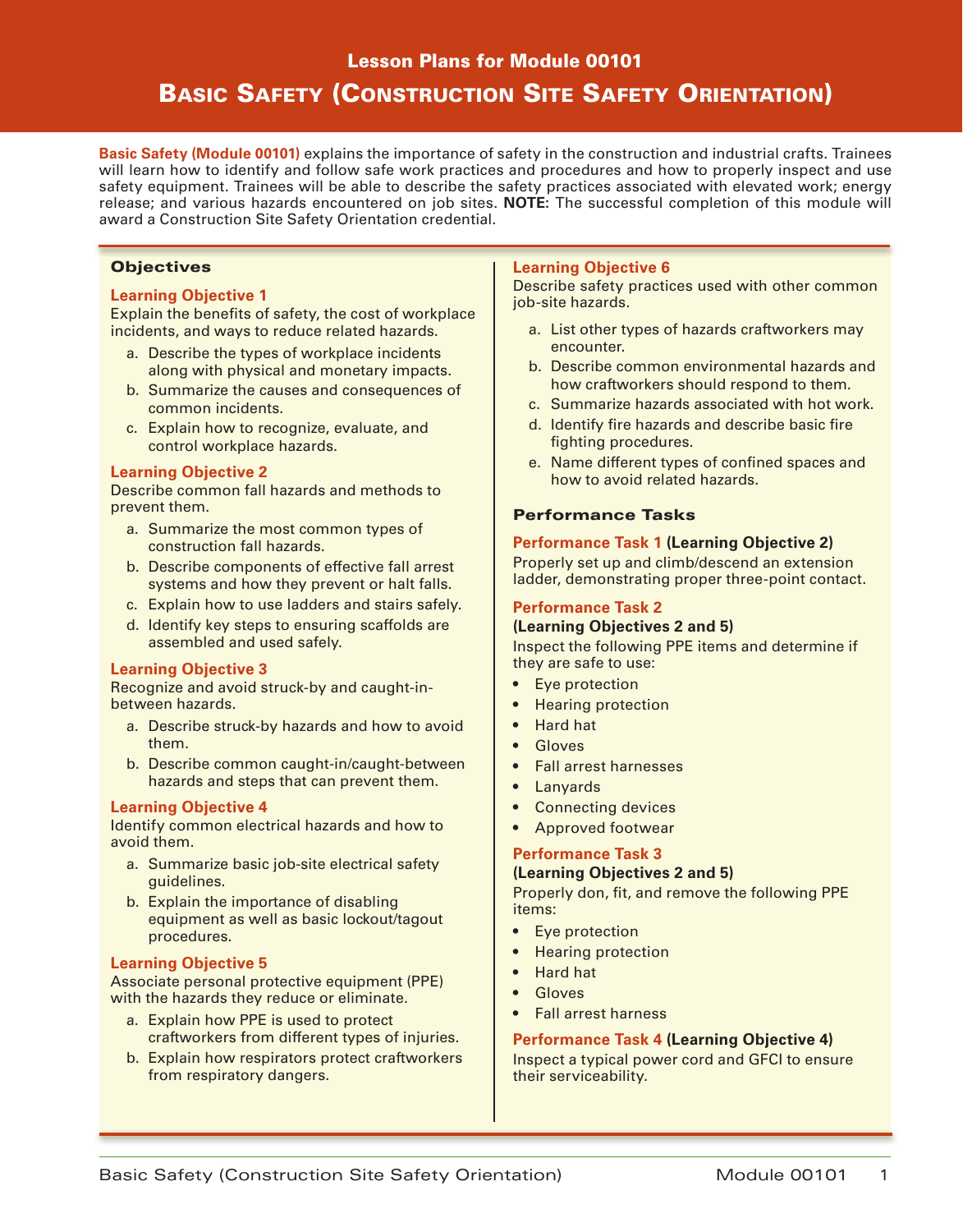# **Prerequisites**

*Core* Module 00100.

# Before You Begin

As you prepare for each section, allow sufficient time to review the course objectives, content, visual aids (including the *Core* PowerPoint® Presentations and/or Dynamic Study Modules), and these lesson plans, and to gather the required equipment and materials. Consider time required for demonstrations, laboratories, field trips, and testing.

# Safety Considerations

During this module, trainees will be required to set up, climb, and descend an extension ladder. The trainees should be carefully supervised during this activity and should be required to wear the PPE they would normally wear on a job site. Climbing/descending using three-point contact is an essential part of this activity.

# Classroom Equipment and Materials

# Equipment and Materials for Laboratories and Performance Testing

Whiteboard/chalkboard Markers/chalk Pencils and paper *Core* PowerPoint® and/or Dynamic Study Modules found in the NCCERConnect for *Core*, 6e LCD projector and screen Computer with Internet access Copies of the Performance Profile Sheets Stepladder Examples of scaffold tags

- Appropriate PPE: Eye protection Work gloves High-top safety shoes Hearing protection Hard hat Double-insulated power tool Job safety analysis (JSA) example documents Task safety analysis (TSA) example documents Examples of SDS Fall arrest harnesses in various sizes Lanyards **Carabiners** Double-locking snap hooks
- Extension ladder Ground fault circuit interrupter (GFCI) Damaged and undamaged extension cords Various types of respirators Provide both defective and serviceable examples of the following items: Eye protection, such as safety glasses and face shields Hearing protection, including ear plugs and ear muffs Hard hats Work gloves High-top safety shoes

# Additional Resources

This module presents thorough resources for task training. The following resource material is suggested for further study.

*Basic Construction Safety and Health.* Fred Fanning. 2014. CreateSpace Independent Publishing Platform.

*Construction Project Safety.* John Schaufelberger, Ken-Yu Lin. 2013. John Wiley & Sons, Inc.

*Management of Construction Projects: A Constructor's Perspective.* John Schaufelberger, Len Holm. Second Edition. 2017. Routledge.

US Occupational Safety and Health Administration. Numerous safety videos are available online at **www.osha.gov/video**.

Instructors are encouraged to locate additional audiovisual aids available on the Internet, make personal videos, and take still pictures related to safety and add them to the PowerPoint® presentations throughout the program.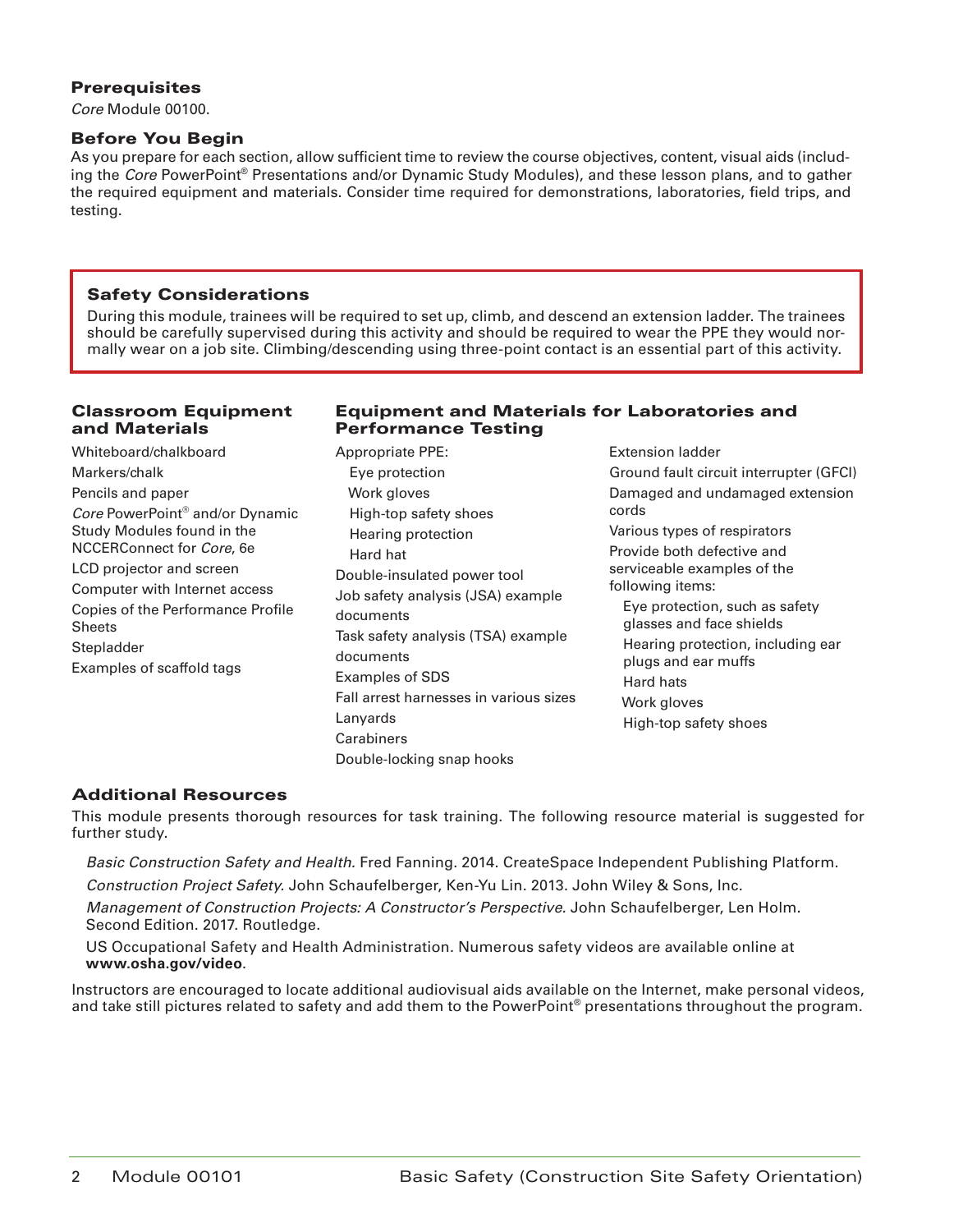# Lesson Plans for Module 00102 INTRODUCTION TO CONSTRUCTION MATH

**Introduction to Construction Math (Module 00102)** introduces trainees to basic math skills needed in the construction environment. The module reviews whole numbers and fractions; working with decimals; the four primary math operations; reading rulers and tape measures; the inch-pound and metric units of measurement; basic geometric figures; and area and volume calculations for two-dimensional and three-dimensional objects.

### **Objectives**

### **Learning Objective 1**

Identify whole numbers and solve basic arithmetic problems with them.

- a. List the key qualities of whole numbers and summarize their place values.
- b. Add and subtract whole numbers.
- c. Multiply and divide whole numbers.

# **Learning Objective 2**

Name fraction types and calculate with fractions.

- a. Define equivalent fractions and calculate their lowest common denominators.
- b. Define improper fractions and convert them into mixed numbers.
- c. Add and subtract fractions.
- d. Multiply and divide fractions.

#### **Learning Objective 3**

Identify decimal numbers and calculate with them.

- a. List the key qualities of decimal numbers and summarize their place values.
- b. Add, subtract, multiply, and divide decimal numbers.
- c. Convert between decimals, fractions, and percentages.

#### **Learning Objective 4**

Name the common length-measuring tools and use them to measure lengths accurately.

- a. Describe English and metric rulers, using them correctly to measure lengths.
- b. Describe English and metric measuring tapes, using them correctly to measure lengths.

#### **Learning Objective 5**

Name common length, weight, volume, and temperature units in both the inch-pound and metric systems and convert them into other comparable units.

- a. List and convert between common inchpound and metric length units.
- b. List and convert between common inchpound and metric weight units.
- c. List and convert between common inchpound and metric volume units.
- d. List and convert between common inchpound and metric temperature units.

### **Learning Objective 6**

Classify angles and geometric shapes, as well as calculating their areas or volumes.

- a. List each angle type.
- b. Name common geometric shapes and summarize their qualities.
- c. Calculate the area of two-dimensional shapes.
- d. Calculate the volume of three-dimensional shapes.

### Performance Tasks

**Performance Task 1 (Learning Objective 4)** Using a measuring tape, measure lumber pieces in both English and metric units.

**Performance Task 2 (Learning Objective 4)** Using a measuring tape, measure a room-sized space in both English and metric units.

**Performance Task 3 (Learning Objective 4)** Using a measuring tape, determine a short inside measurement in both English and metric units.

**Performance Task 4 (Learning Objective 4)** Add English measurements that include fractions.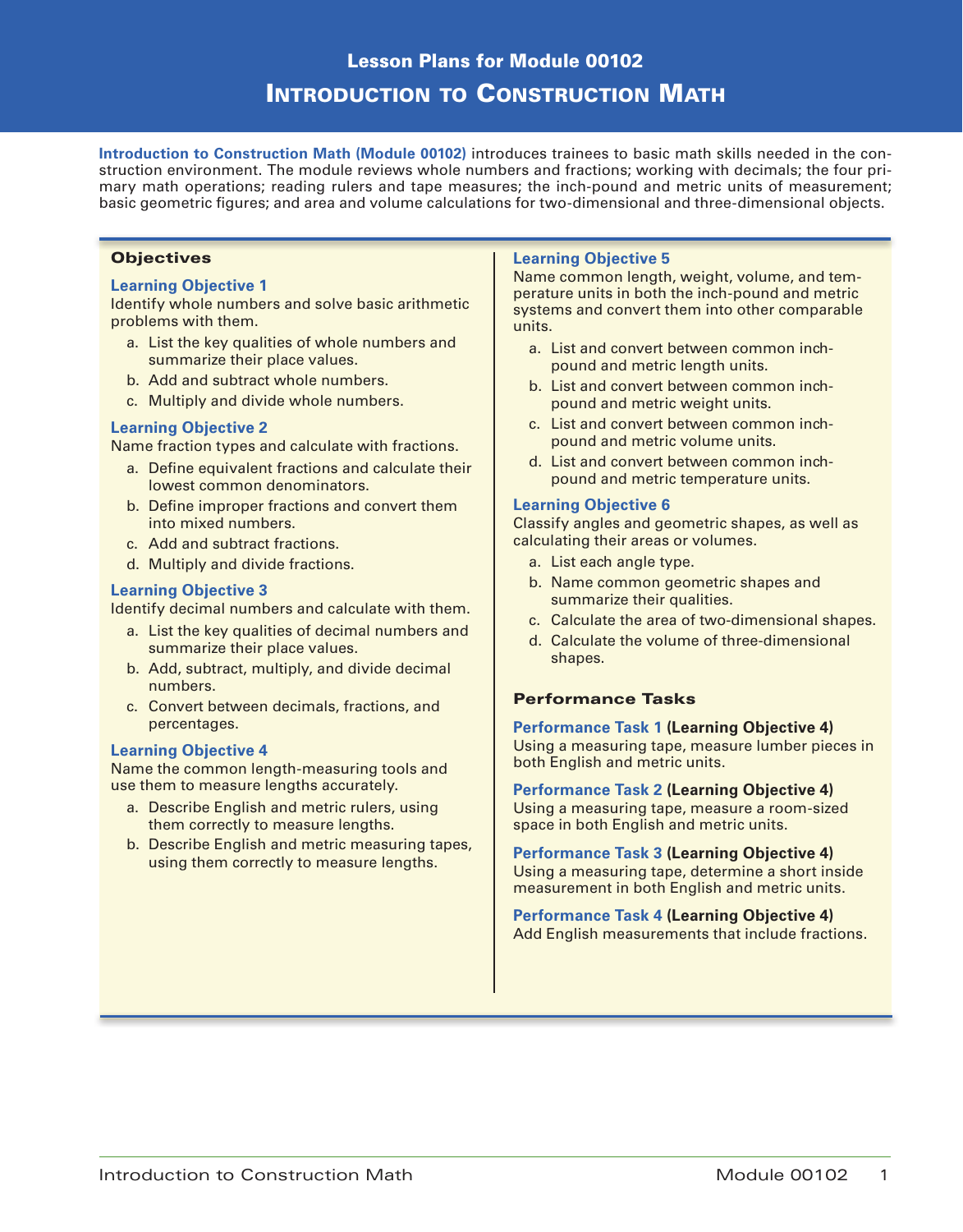# **Prerequisites**

*Core* Modules 00100 and 00101.

# Before You Begin

As you prepare for each section, allow sufficient time to review the course objectives, content, visual aids (including the *Core* PowerPoint® Presentations and/or Dynamic Study Modules), and these lesson plans, and to gather the required equipment and materials. Consider time required for demonstrations, laboratories, field trips, and testing.

# Safety Considerations

The are no safety considerations related to this module.

### Classroom Equipment and Materials

Whiteboard/chalkboard Markers/chalk Pencils and paper *Core* PowerPoint® Presentations and/ or Dynamic Study Modules found in the NCCERConnect for *Core*, 6e LCD projector and screen Computer with Internet access

# Equipment and Materials for Laboratories and Performance Testing

**Calculators** Rulers Tape measures Pieces of lumber of varying sizes Pieces of pipe of varying sizing

# Additional Resources

This module presents thorough resources for task training. The following resource material is suggested for further study.

*Mathematics for Carpentry and the Construction Trades.* Alfred P. Webster, Kathryn E. Bright. 2012. Upper Saddle River, NJ: Prentice Hall.

*Mathematics for the Trades: A Guided Approach.* Hal Saunders, Robert A. Carman. 2018. Upper Saddle River, NJ: Pearson Learning.

*Using Math in Construction: Math You Will Actually Use.* Colin Wilkinson. 2017. Rosen Central.

A number of online resources are available for trainees who would like more information on trade-related math skills.

Instructors should view any videos that may be identified in the lesson plan before using them to ensure their suitability. Well-produced videos can provide learning approaches that may be helpful to some trainees. Be prepared to stop the videos at appropriate times to point out and discuss the topic.

Instructors are encouraged to locate additional audiovisual aids available on the Internet, make personal videos, and take still pictures related to the subject matter and add them to the PowerPoint® presentations throughout the program.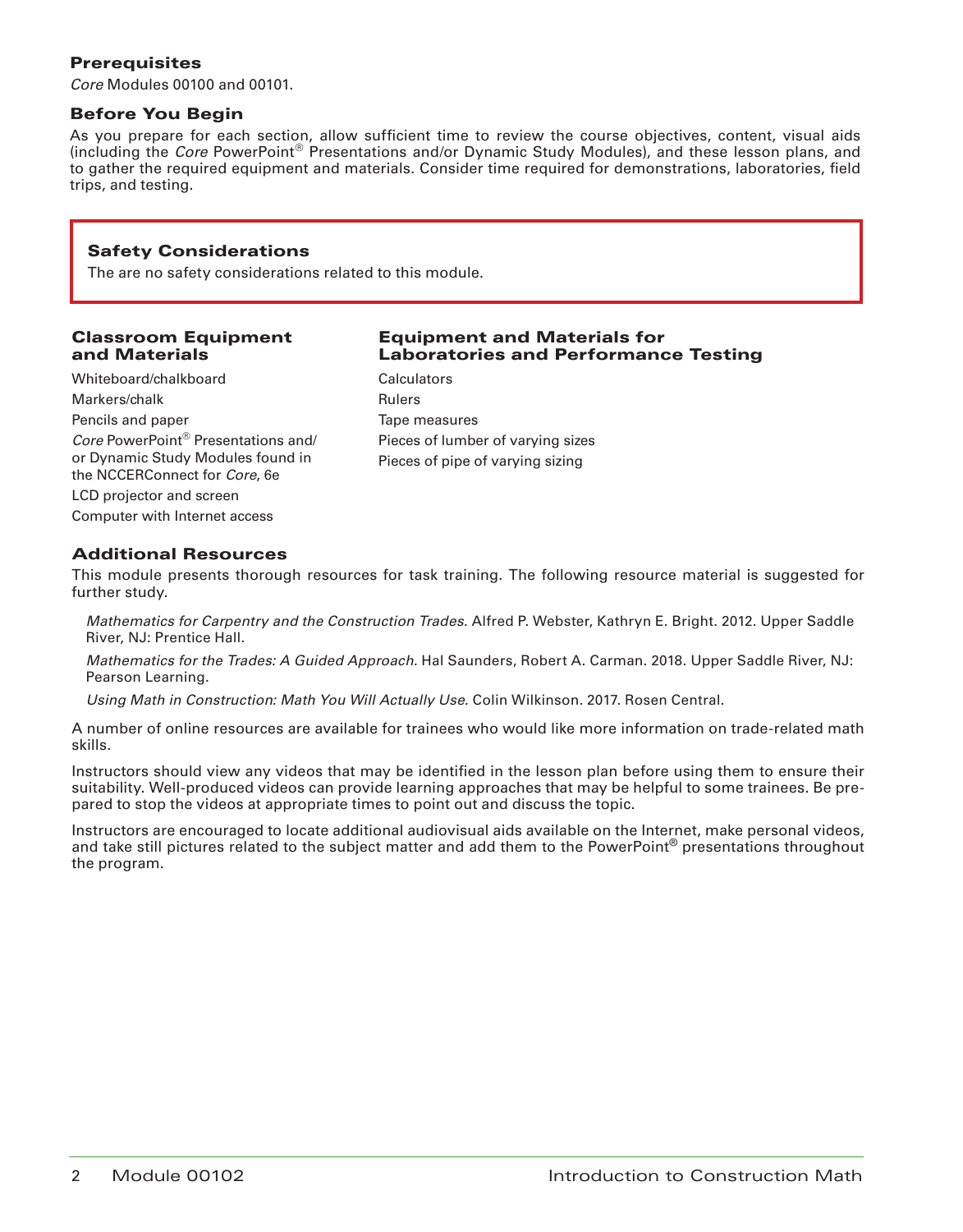# Lesson Plans for Module 00103 Introduction to Hand Tools

**Introduction to Hand Tools (Module 00103)** instructs trainees in the identification, use, and care of hand tools. Developing the knowledge to properly choose and safely use hand tools is an essential part of the construction industry.

### **Objectives**

# **Learning Objective 1**

Name common hand tools and state how to use them.

- a. Identify various hammers and demolition tools and explain how to use them.
- b. Describe chisels and punches and how they are used.
- c. Match screwdrivers to the appropriate hardware.
- d. Differentiate between non-adjustable, adjustable, and socket wrenches.
- e. Describe various types of pliers and explain how they are used.

### **Learning Objective 2**

Identify common measurement and layout tools and describe how to use them.

- a. Explain how to use a variety of measuring tools.
- b. Define various types of levels and layout tools and indicate how they are used.

### **Learning Objective 3**

Identify and describe other hand tools common to shops and job sites.

- a. Differentiate between various handsaws and their designated applications.
- b. Identify common clamp designs.
- c. Explain how different files and utility knives are used with various materials.
- d. Describe shovels and picks and the tasks for which each one is best suited.

### Performance Tasks

# **Performance Task 1**

### **(Learning Objectives 1 through 3)**

Inspect and demonstrate the safe and proper use of the following hand tools:

- Hammers
- Demolition tools
- Chisels and punches
- Screwdrivers
- Adjustable wrenches
- Non-adjustable wrenches
- Sockets
- Pliers
- Tape measures
- Levels
- Squares
- Handsaws
- Clamps
- Files
- Utility knives
- Shovels

# **Prerequisites**

*Core* Modules 00100, 00101, and 00102.

### Before You Begin

As you prepare for each section, allow sufficient time to review the course objectives, content, visual aids (including the *Core* PowerPoint® Presentations and/or Dynamic Study Modules), and these lesson plans, and to gather the required equipment and materials. Consider time required for demonstrations, laboratories, field trips, and testing.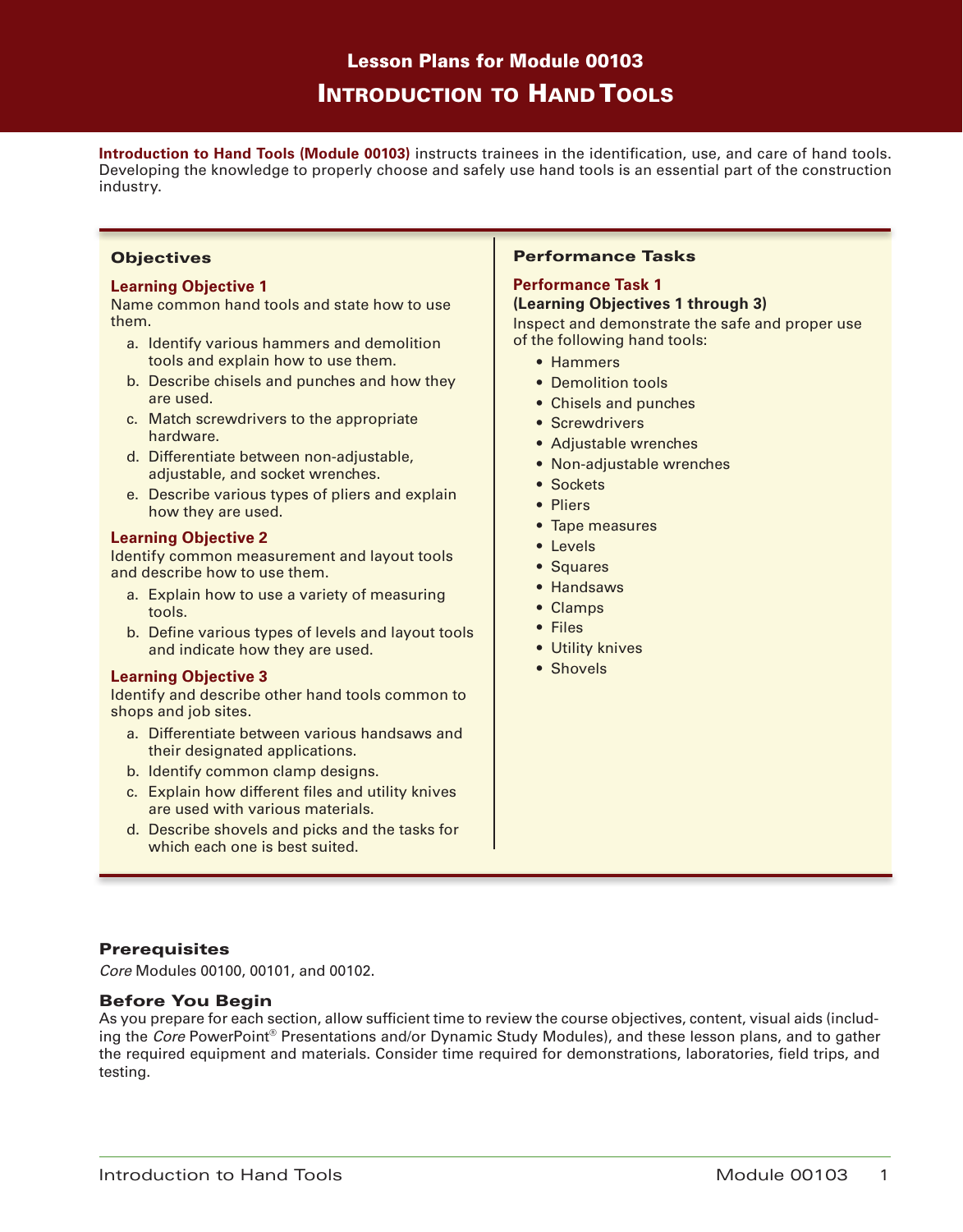Trainees will be handling and working with a wide variety of hand tools. Ensure that trainees are equipped with the appropriate PPE at all times, including times when they are examining hand tools in the classroom environment. All work with hand tools must be directly supervised by the instructor to ensure the safety of the trainees.

### Classroom Equipment and Materials

# Equipment and Materials for Laboratories and Performance Testing

| Whiteboard/chalkboard                                                 | <b>Appropriate PPE:</b>                                                                                                                      | Hard hats as required by the                         |
|-----------------------------------------------------------------------|----------------------------------------------------------------------------------------------------------------------------------------------|------------------------------------------------------|
| Markers/chalk                                                         | Safety glasses                                                                                                                               | instructor, training provider, or the<br>environment |
| Pencils and paper                                                     | Work gloves                                                                                                                                  |                                                      |
| Core PowerPoint <sup>®</sup> Presentations                            | Old and/or unusual hand tools                                                                                                                | Screwdrivers                                         |
| and/or Dynamic Study Modules found                                    | Hammers and demolition tools                                                                                                                 | Pliers                                               |
| in the NCCERConnect for Core, 6e                                      | Chisels and punches                                                                                                                          | Wire cutters                                         |
| LCD projector and screen                                              | Different types of screwdrivers<br>Non-adjustable and adjustable<br>wrenches<br>Socket sets and torque wrenches<br>Measuring tapes and rules | Measuring tools                                      |
| Computer with Internet access<br>Copies of Performance Profile sheets |                                                                                                                                              | Layout tools                                         |
|                                                                       |                                                                                                                                              | <b>Files</b>                                         |
|                                                                       |                                                                                                                                              | Shovels or similar earth tools                       |
|                                                                       |                                                                                                                                              | Chain falls and hoists                               |
|                                                                       | Levels                                                                                                                                       | Clamps                                               |
|                                                                       | Squares                                                                                                                                      | Framing lumber for cutting                           |
|                                                                       | Plumb bobs                                                                                                                                   | Bolts and nuts                                       |
|                                                                       | <b>Chalk lines</b>                                                                                                                           | <b>Nails</b>                                         |
|                                                                       | Handsaws                                                                                                                                     | Screws                                               |
|                                                                       | Files and rasps                                                                                                                              | Scrap metal for filing or cutting                    |
|                                                                       | Utility knives                                                                                                                               | Scrap wire for cutting                               |
|                                                                       | Shovels, picks, and related earth-<br>working tools                                                                                          | Tape measures                                        |
|                                                                       | Various types of clamps                                                                                                                      |                                                      |
|                                                                       | Proper footwear as designated by the<br>instructor or training facility provider                                                             |                                                      |

### Additional Resources

This module presents thorough resources for task training. The following resource material is suggested for further study.

*Hand Tool Basics. Steve Branam.* 2018. Des Moines, IA: Popular Woodworking Books.

*Essential Guide to the Steel Square: How to Figure Everything Out with One Simple Tool, No Batteries Required.* Ken Horner. 2016. Mount Joy, PA: Fox Chapel Publishing.

*The Tool Book: A Tool Lover's Guide to More Than 200 Hand Tools.* Phil Davy, Luke Edwardes-Evans, Jo Behari, Matthew Jackson. 2018. New York, NY: DK Publishing.

There are a number of online resources available for trainees who would like more information on the proper and safe use of hand tools. A search for additional information may be assigned as homework to interested trainees.

Instructors should view any videos that may be identified in the lesson plan before using them to ensure their suitability. The videos can provide teachable moments in both proper and improper work processes and behaviors. Be prepared to stop the videos at appropriate times to point out and discuss both proper and improper conduct and techniques.

Instructors are also encouraged to locate additional audiovisual aids available on the Internet, make personal videos, and take still pictures related to the subject matter and add them to the PowerPoint® presentations throughout the program.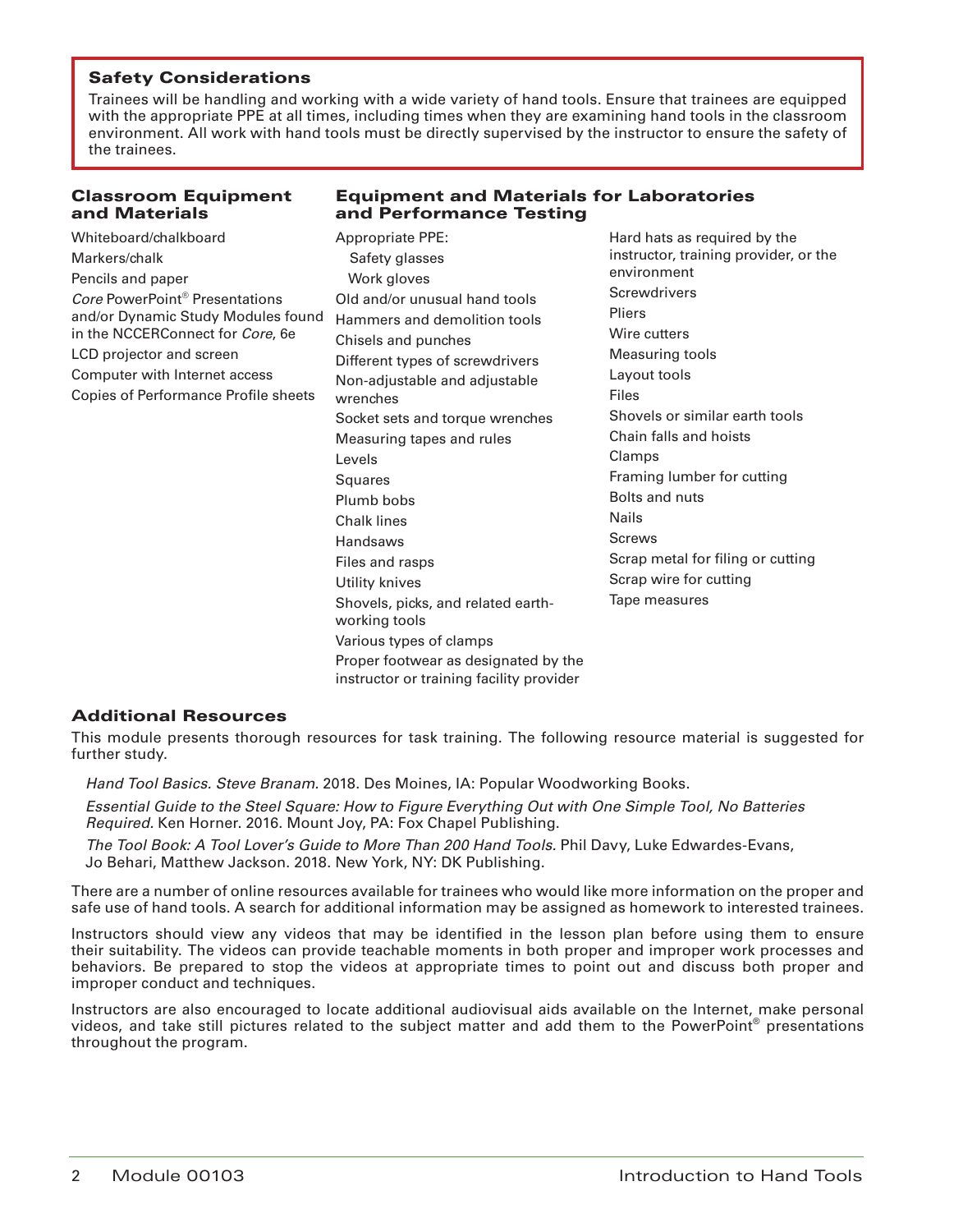# Lesson Plans for Module 00104 Introduction to Power Tools

**Introduction to Power Tools (Module 00104)** identifies and describes some of the power tools used by construction workers. The construction of each tool is discussed, along with information regarding the safe usage and typical maintenance requirements of power tools.

### **Objectives**

# **Learning Objective 1**

Identify and explain how to use various types of power drills and impact wrenches.

- a. Summarize basic power tool safety guidelines.
- b. Identify common power drills and bits and explain how to use them.
- c. Describe the difference between hammer drills and impact drivers.
- d. Identify pneumatic drills and impact wrenches and explain how to use them.

### **Learning Objective 2**

Identify and explain how to use various types of power saws.

- a. Explain how to use a circular saw and identify different types of blades.
- b. Differentiate between jigsaws and reciprocating saws and explain how to use them.
- c. Explain how to use a portable band saw.
- d. Describe the difference between miter saws and cutoff saws.
- e. Explain how to use table saws and describe the types of jobs for which they are best suited.

### **Learning Objective 3**

Describe the types of jobs best suited to grinders and oscillating multi-tools.

- a. Explain how to use various types of grinders.
- b. Identify grinder accessories and the jobs for which they are used.
- c. List the type of jobs that can be performed using an oscillating multi-tool.

# **Learning Objective 4**

Identify and explain how to use miscellaneous power tools.

- a. Discuss the hazards of using power nailers.
- b. Describe jobs that can be performed with hydraulic jacks.

# Performance Task

### **Performance Task 1**

#### **(Learning Objectives 1 through 4)**

Safely and properly demonstrate the use of the following tools:

- Electric drill (corded or cordless)
- Hammer drill
- Impact driver
- Circular saw
- Jigsaw
- Reciprocating saw
- Portable band saw
- Miter or cutoff saw
- Table saw
- Portable or bench grinder
- Oscillating multi-tool
- Power nailer

### **Prerequisites**

*Core* Modules 00100, 00101, 00102, and 00103.

### Before You Begin

As you prepare for each section, allow sufficient time to review the course objectives, content, visual aids (including the *Core* PowerPoint® Presentations and/or Dynamic Study Modules), and these lesson plans, and to gather the required equipment and materials. Consider time required for demonstrations, laboratories, field trips, and testing.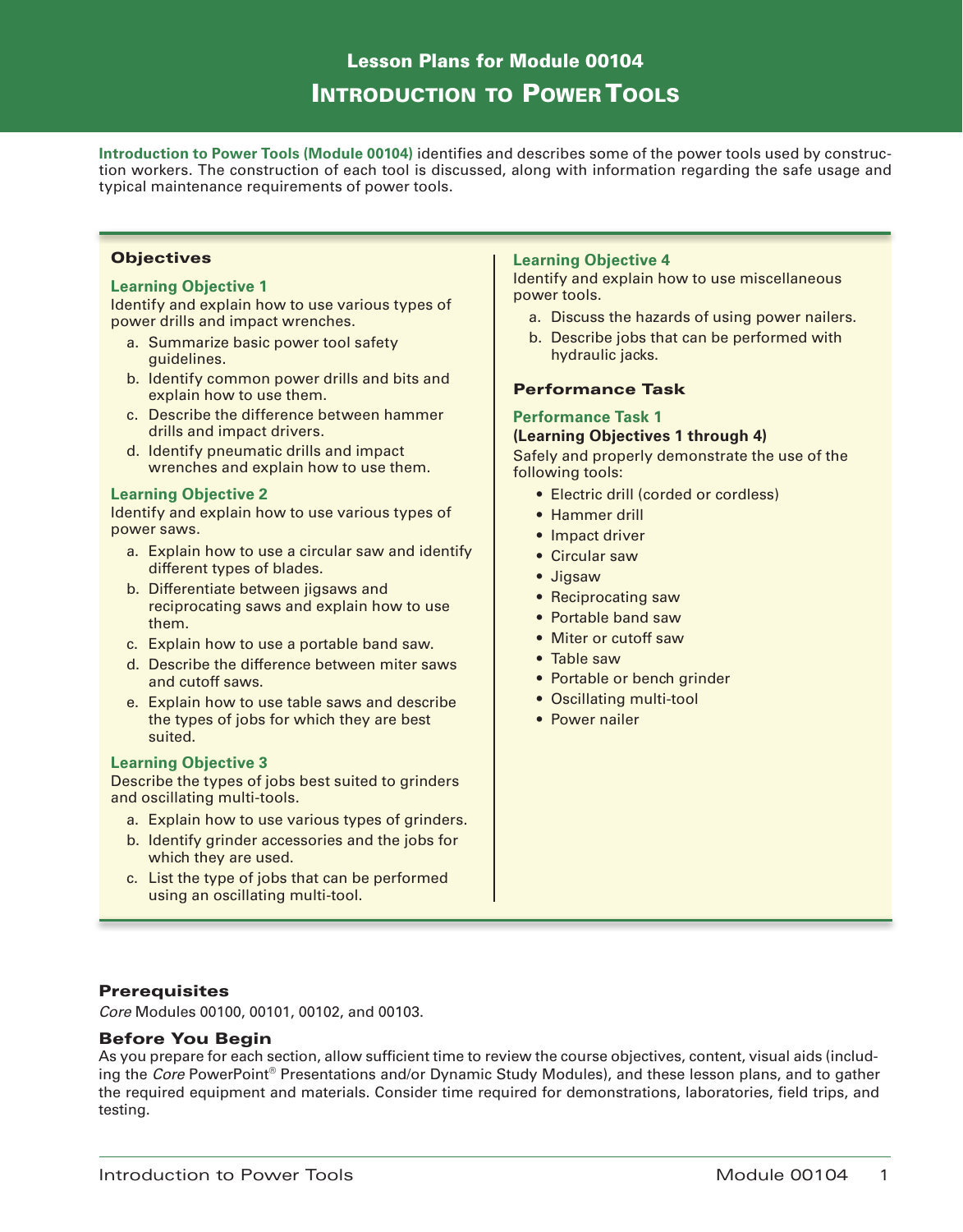This module requires that trainees handle and demonstrate the proper use of various power tools. Since this is the first module encountered by new trainees that requires them to work with energized tools and equipment, it is essential to ensure that all trainees don and use the correct PPE at all times. Instructors must observe trainees carefully and consistently to ensure that positive safety habits begin to form. Trainees should only handle power tools—energized or non-energized—under your direct supervision.

# Classroom Equipment and Materials

# Equipment and Materials for Laboratories and Performance Testing

| Whiteboard/chalkboard                                                               | <b>Appropriate PPE:</b>                                                         | Grinding wheel for a bench grinder                                   |  |
|-------------------------------------------------------------------------------------|---------------------------------------------------------------------------------|----------------------------------------------------------------------|--|
| Markers/chalk                                                                       | Safety glasses                                                                  | Pneumatic nail gun                                                   |  |
| Pencils and paper                                                                   | Face shields                                                                    | Powder-actuated fastening gun                                        |  |
| Core PowerPoint <sup>®</sup> and/or Dynamic                                         | Work gloves<br>Safety shoes<br>Hard hats                                        | Pneumatic impact wrench<br>Pavement breaker                          |  |
| Study Modules found in the<br>NCCERConnect for Core, 6e<br>LCD projector and screen |                                                                                 |                                                                      |  |
|                                                                                     |                                                                                 | Hydraulic jack                                                       |  |
|                                                                                     | One or more types of power drill, with<br>chuck key                             | The following power tools are<br>required to conduct the laboratory: |  |
| Computer with Internet access<br><b>Copies of Performance Profile Sheets</b>        |                                                                                 |                                                                      |  |
|                                                                                     | Hammer drill                                                                    | Electric drill (corded or cordless)                                  |  |
|                                                                                     | Samples of fractional, metric,<br>numbered, lettered, and masonry drill<br>bits | Hammer drill                                                         |  |
|                                                                                     |                                                                                 | Impact driver                                                        |  |
|                                                                                     | Pneumatic drill                                                                 | Circular saw                                                         |  |
|                                                                                     | Pneumatic hose whip check                                                       | Jigsaw                                                               |  |
|                                                                                     | Impact wrench (pneumatic or electric)                                           | Reciprocating saw<br>Portable band saw                               |  |
|                                                                                     | Circular saw                                                                    | Miter or cutoff saw                                                  |  |
|                                                                                     | Saber saw                                                                       | Table saw                                                            |  |
|                                                                                     | Reciprocating saw                                                               | Portable or bench grinder                                            |  |
|                                                                                     | Portable band saw                                                               | Oscillating multi-tool                                               |  |
|                                                                                     | Miter and/or cutoff saw                                                         | Power nailer                                                         |  |
|                                                                                     | Angle grinder                                                                   | Scrap wood and metal for drilling,<br>sawing, grinding, etc.         |  |
|                                                                                     | Detail grinder                                                                  |                                                                      |  |
|                                                                                     | Bench arinder                                                                   |                                                                      |  |

# Additional Resources

This module presents thorough resources for task training. The following resource material is suggested for further study.

*29 CFR 1926, OSHA Construction Industry Regulations.* Latest Edition. Washington, DC: Occupational Safety and Health Administration, US Department of Labor, US Government Printing Office.

*Build Stuff with Wood: Make Awesome Projects with Basic Tools.* Asa Christiana. 2017. Newtown, CT: Taunton Press. Power Tool Institute, Inc. 1300 Sumner Avenue, Cleveland, OH 44115-2851, USA. **www.powertoolinstitute.com**.

*Woodworking with Power Tools: Tools, Techniques, and Projects.* 2019. Newtown, CT: Taunton Press.

There are a number of online resources available for trainees who would like more information on power tools and related safety practices, guidelines, and requirements. A search for additional information may be assigned as homework to interested trainees.

Instructors should view any videos that may be identified in the lesson plan before using them to ensure their suitability. The videos can provide teachable moments in both proper and improper work processes and behaviors. Be prepared to stop the videos at appropriate times to point out and discuss both proper and improper conduct and techniques.

Instructors are also encouraged to locate additional audiovisual aids available on the Internet, make personal videos, and take still pictures related to the subject matter and add them to the PowerPoint® presentations throughout the program.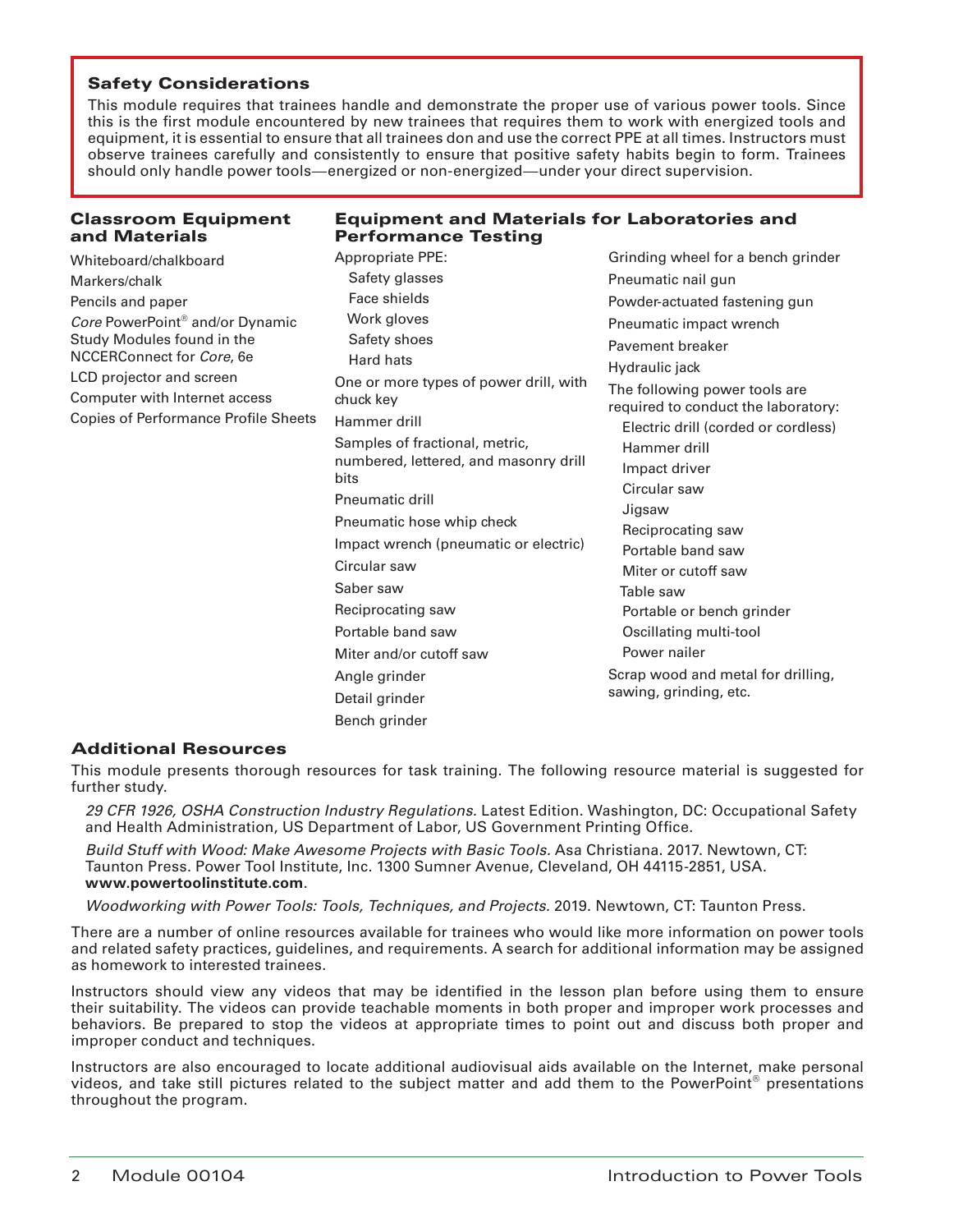# Lesson Plans for Module 00105 Introduction to Construction Drawings

**Introduction to Construction Drawings (Module 00105)** provides trainees with the information and skills needed to read and understand construction drawings. This module includes a set of two oversize drawings, which is included as *Appendix D* in the Trainee Guide.

# **Objective**

### **Learning Objective 1**

Describe components and features used in construction drawings and identify how the drawings are different.

- a. Summarize the purpose of the six basic construction drawing components.
- b. List and explain the significance of various drawing elements, such as lines of construction, symbols, and grid lines.
- c. Explain how dimensions relate to various drawing scales.
- d. Demonstrate how to use engineer's and architect's scales.
- e. Identify the six types of construction drawings.

# Performance Task

# **Performance Task 1**

### **(Learning Objective 1)**

Using the residential floor plan and elevations supplied in the *Appendix D*:

- Locate the wall common to bedroom #3 and the garage.
- Determine the overall width of the home.
- Calculate the distance from the outside northwest corner of the house to the center of the window in bedroom #2.
- Determine the overhang of the eaves.
- Using an architect's scale, determine the width of the garage.

# **Prerequisites**

*Core* Modules 00100, 00101, 00102, 00103, and 00104.

# Before You Begin

As you prepare for each section, allow sufficient time to review the course objectives, content, visual aids (including the *Core* PowerPoint® Presentations and/or Dynamic Study Modules), and these lesson plans, and to gather the required equipment and materials. Consider time required for demonstrations, laboratories, field trips, and testing.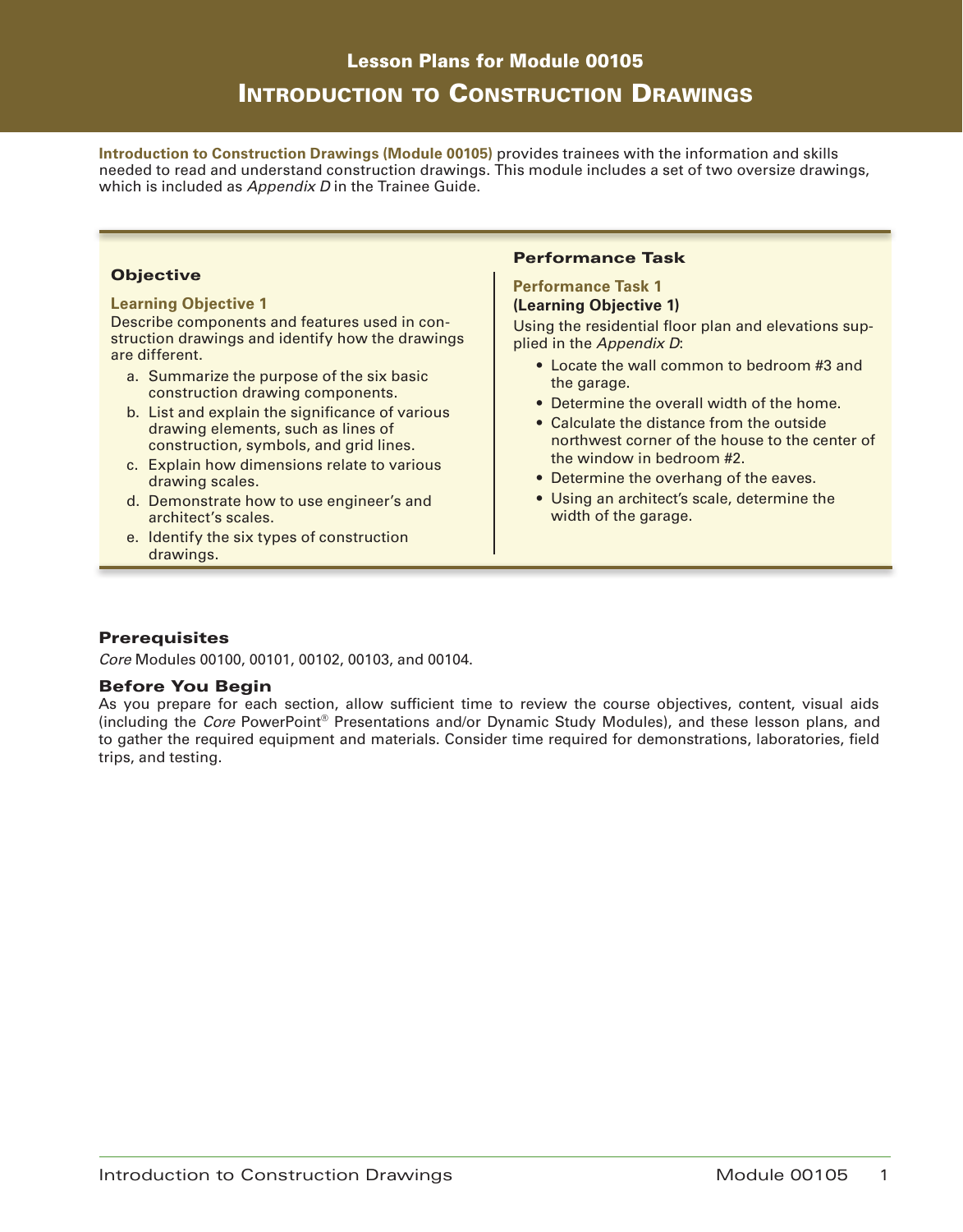There are no safety considerations for this module.

# Classroom Equipment and **Materials**

Whiteboard/chalkboard Markers/chalk Pencils and paper *Core* PowerPoint® Presentations and/ or Dynamic Study Modules found in the NCCERConnect for *Core*, 6e LCD projector and screen Computer with Internet access Copies of the Performance Profile Sheets

# Equipment and Materials for Laboratories and Performance Testing

Drawing set supplied with this module Complete drawing package for a typical residence or similar simple structure

**Calculators** Architect's scales Engineer's scales

# Additional Resources

This module presents thorough resources for task training. The following resource material is suggested for further study.

*Autodesk*, 1 Market St., Suite 500, San Francisco, CA 94105, USA; 3D design, engineering, and entertainment software and parent company of the AutoCAD software suite: **www.autodesk.com**.

*Blueprint Reading for the Construction Trades.* Peter A. Mann. 2005: Ontario, Canada: **Micro-Press.com**.

*Datacad*, P.O. Box 815, Simsbury, CT 06070, USA. Windows-based CADD solutions: **www.datacad.com**.

*Printreading for Residential Construction.* Leonard P. Toenjes. 2021. Orland Park, IL: American Technical Publishers.

*Reading Architectural Plans for Residential and Commercial Construction.* Ernest R. Weidhaas. 2001. Englewood Cliffs, NJ: Prentice Hall Career & Technology.

*Reading Architectural Working Drawings.* Edward J. Muller, Phillip A. Grau III. 2004. Upper Saddle River, NJ: Prentice Hall.

A number of online resources are available for trainees who would like to learn more about construction drawings. A search for additional information may be assigned as homework to interested trainees.

Instructors should view any videos that may be identified in the lesson plan before using them to ensure their suitability. The videos can provide teachable moments in both proper and improper work processes and behaviors. Be prepared to stop the videos at appropriate times to point out and discuss both proper and improper conduct and techniques.

Instructors are encouraged to locate additional audiovisual aids available on the Internet, make personal videos, and take still pictures related to the subject matter and add them to the PowerPoint<sup>®</sup> presentations throughout the program.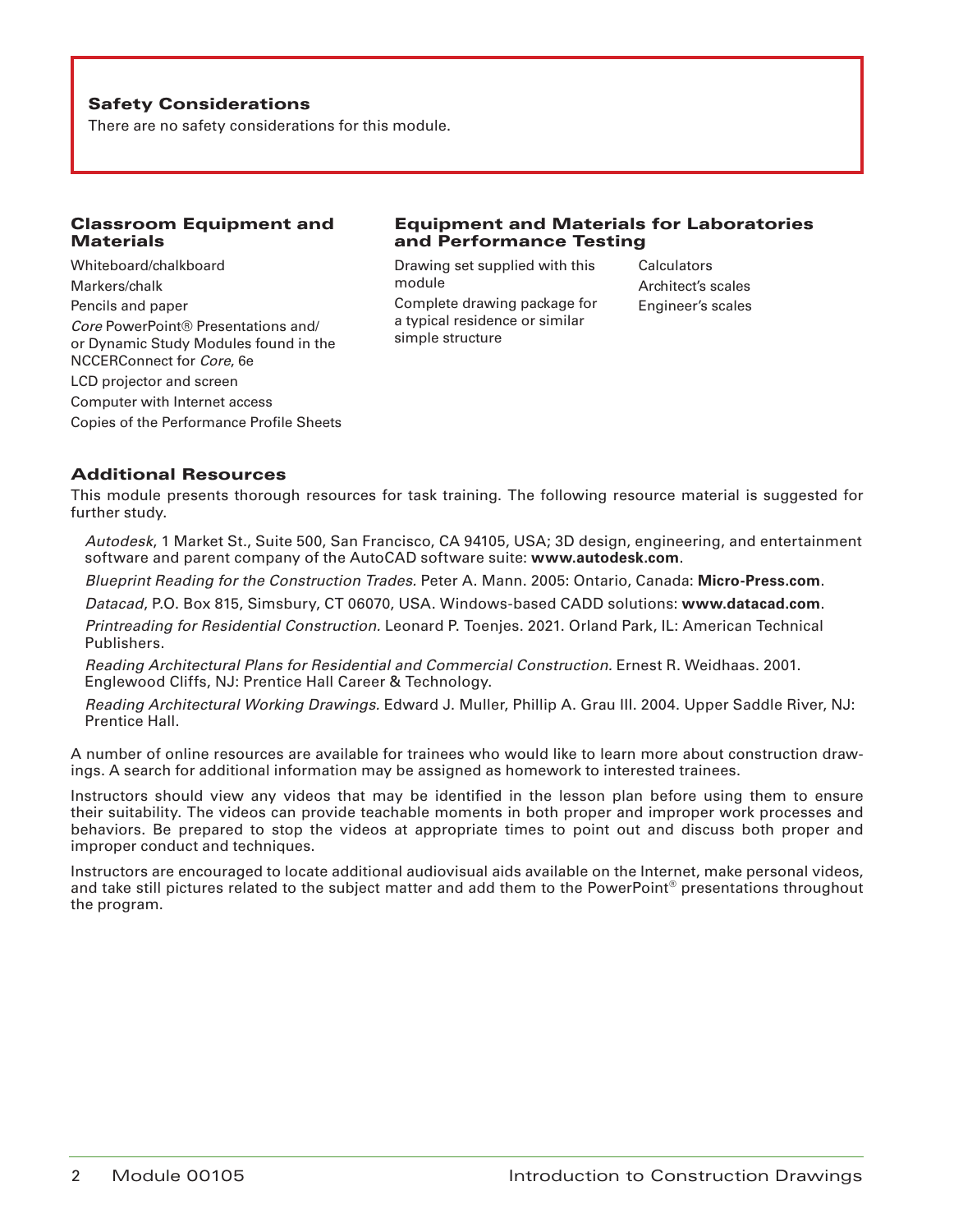# Lesson Plans for Module 00106 Introduction to Basic Rigging

**Introduction to Basic Rigging (Module 00106)** identifies different types of rigging slings and hardware and describes how those items are used. It explains how to properly inspect slings and hardware items. It also examines different types of hoists used in rigging, and it describes common rigging hitches and how to make the Emergency Stop hand signal. Note that no level of certification or competency is awarded to trainees after completing this module; the content is designed strictly for familiarization.

### **NOTE: This module is an elective.**

It is not required for successful completion of *Core*.

### **Objectives**

### **Learning Objective 1**

Identify and describe various types of rigging slings, hardware, and equipment.

- a. Identify and describe various types of slings.
- b. Describe how to inspect various types of slings.
- c. Identify and describe how to inspect common rigging hardware.
- d. Identify and describe various types of hoists.
- e. Identify and describe basic rigging hitches and the related Emergency Stop hand signal.

### Performance Tasks

# **Performance Task 1**

**(Learning Objective 1)** Demonstrate the proper ASME Emergency Stop hand signal.

# **Performance Task 2**

**(Learning Objective 1)** Demonstrate the ability to report the load capacity of a sling, and if the sling is too damaged to use.

# **Prerequisites**

*Core* Modules 00100, 00101, 00102, 00103, 00104, and 00105.

### Before You Begin

As you prepare for each section, allow sufficient time to review the course objectives, content, visual aids (including the *Core* PowerPoint® Presentations and/or Dynamic Study Modules), and these lesson plans, and to gather the required equipment and materials. Consider time required for demonstrations, laboratories, field trips, and testing.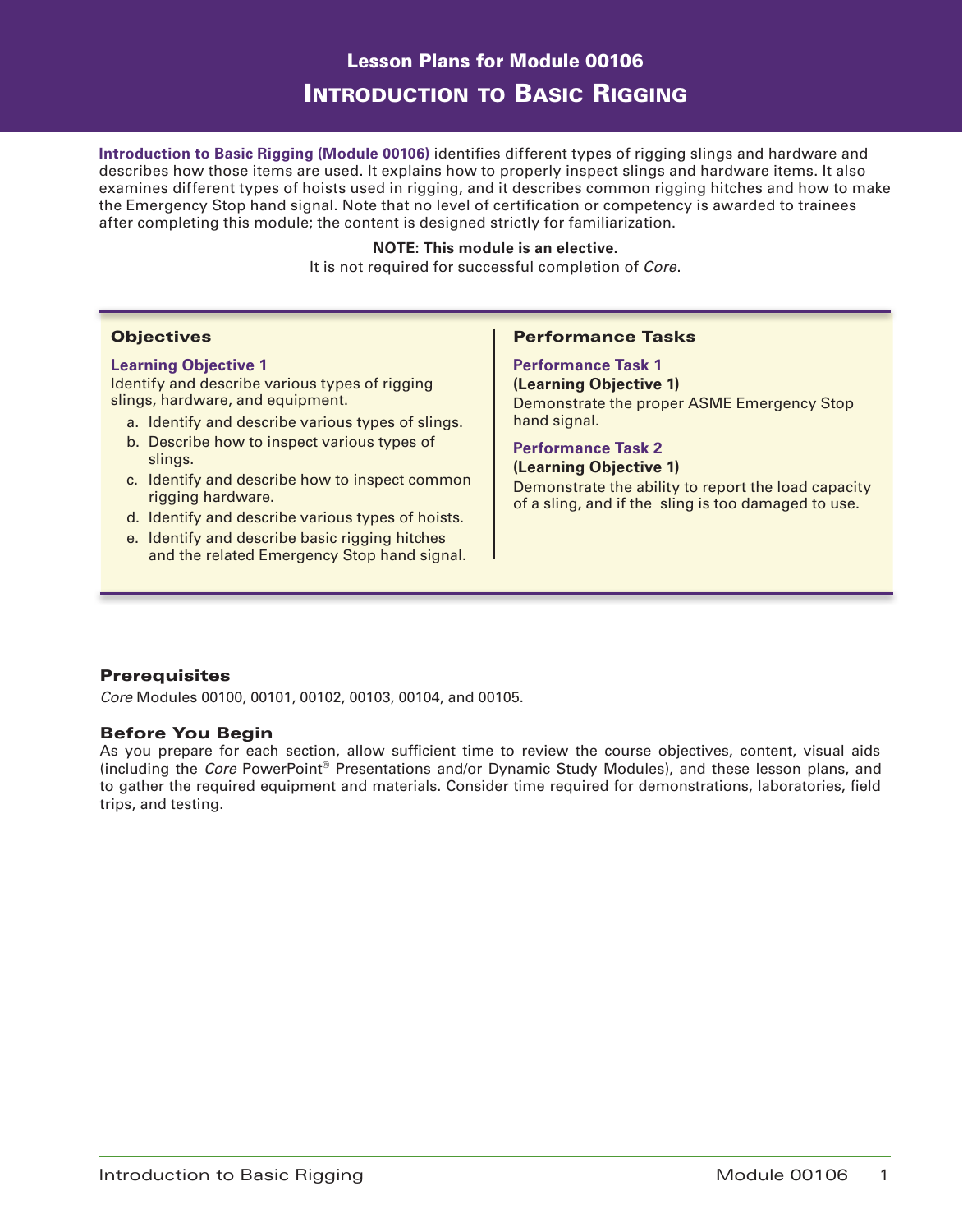This module requires that trainees handle common types of rigging equipment. Included in this equipment are synthetic, alloy steel chain, and wire rope slings; rigging hardware, such as shackles, eyebolts, lifting clamps, and hooks; and different types of hoists. Trainees should be carefully observed to ensure that they wear the proper PPE, follow safe practices, and give due respect to the hazards associated with rigging equipment and activities.

# Classroom Equipment and **Materials**

# Whiteboard/chalkboard Markers/chalk Pencils and paper *Core* PowerPoint® Presentations and/or Dynamic Study Modules found in the NCCERConnect for *Core*, 6e LCD projector and screen

Computer with Internet access

Copies of the Module Exam and Performance Profile Sheets

# Equipment and Materials for Laboratories and Performance Testing

Appropriate PPE: Safety glasses Work gloves Damaged synthetic slings Damaged alloy steel chain slings Damaged wire rope slings Several types of shackles, some of which are damaged

Several types of eyebolts, some of which are damaged Several types of lifting clamps, some of which are damaged Several types of hooks, some of which are damaged

# Additional Resources

This module presents thorough resources for task training. The following resource material is suggested for further study.

*Bob's Rigging and Crane Handbook.* Bob De Benedictis. Third Edition. 2012. Leawood, KS: Pellow Engineering Services, Inc.

*Rigging.* James Headley. 2012. Sanford, FL: Crane Institute of America, Inc.

*Rigging Handbook.* Jerry A. Klinke. 2016. Stevensville, MI: ACRA Enterprises, Inc.

*Rigging Math Made Simple.* Delbert L. Hall. 2019. Johnson City, TN: Spring Knoll Press.

*Rigging Safety in Construction Environments DVD Kit.* Port Washington, NY: Global Industrial.

A number of online resources are available for trainees who would like more information on safety practices, guidelines, and requirements related to rigging. A search for additional information may be assigned as homework to interested trainees.

Instructors should view any videos that may be identified in the lesson plan before using them to ensure their suitability. The videos can provide teachable moments in both proper and improper work processes and behaviors. Be prepared to stop the videos at appropriate times to point out and discuss both proper and improper conduct and techniques.

Instructors are also encouraged to locate additional audiovisual aids available on the Internet, make personal videos, and take still pictures related to the subject matter and add them to the PowerPoint® presentations throughout the program.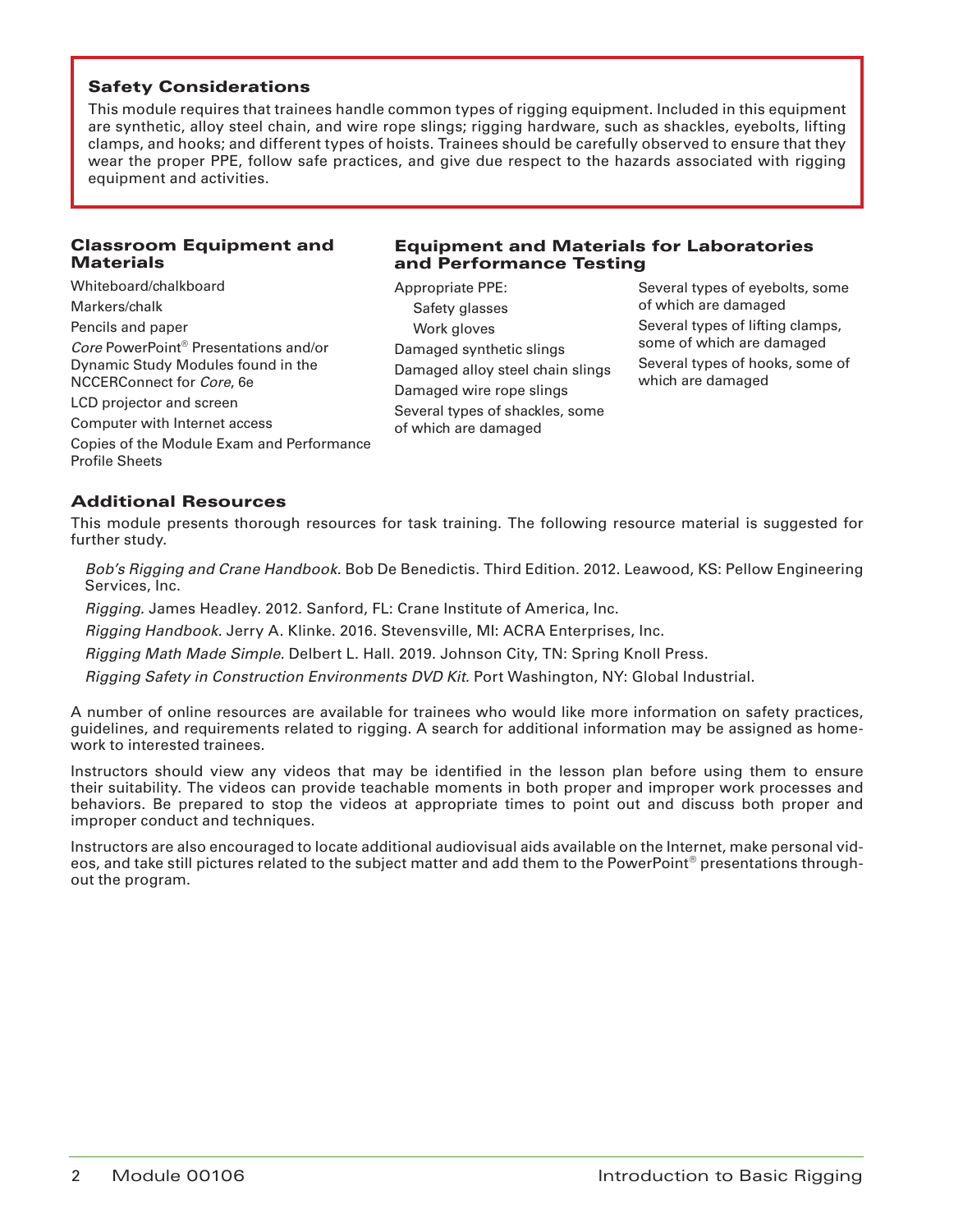# Lesson Plans for Module 00107 Basic Communication Skills

**Basic Communication Skills (Module 00107)** provides trainees with the information and skills needed to communicate effectively and clearly. Developing good communication skills enables construction professionals to become confident, reliable assets to their crafts.

### **Objectives**

### **Learning Objective 1**

Describe the communication, listening, and speaking processes and their relationship to job performance.

- a. Describe the communication process and the importance of listening and speaking skills.
- b. Describe the listening process and identify good listening skills.
- c. Describe the speaking process and identify good speaking skills.

#### **Learning Objective 2**

Describe good reading and writing skills and their relationship to job performance.

- a. Describe the importance of good reading and writing skills.
- b. Describe job-related reading requirements and identify good reading skills.
- c. Describe job-related writing requirements and identify good writing skills.

### Performance Tasks

### **Performance Task 1**

**(Learning Objective 1)** Perform a given task after listening to oral instructions.

#### **Performance Task 2**

**(Learning Objective 2)** Fill out a work-related form provided by your instructor.

### **Performance Task 3**

# **(Learning Objective 2)**

Read and interpret a set of instructions for properly donning a safety harness and then orally instruct another person on how to don the harness.

# **Prerequisites**

*Core* Modules 00100, 00101, 00102, 00103, 00104, 00105, and 00106.

### Before You Begin

As you prepare for each section, allow sufficient time to review the course objectives, content, visual aids (including the *Core* PowerPoint® Presentations and/or Dynamic Study Modules), and these lesson plans, and to gather the required equipment and materials. Consider time required for demonstrations, laboratories, field trips, and testing.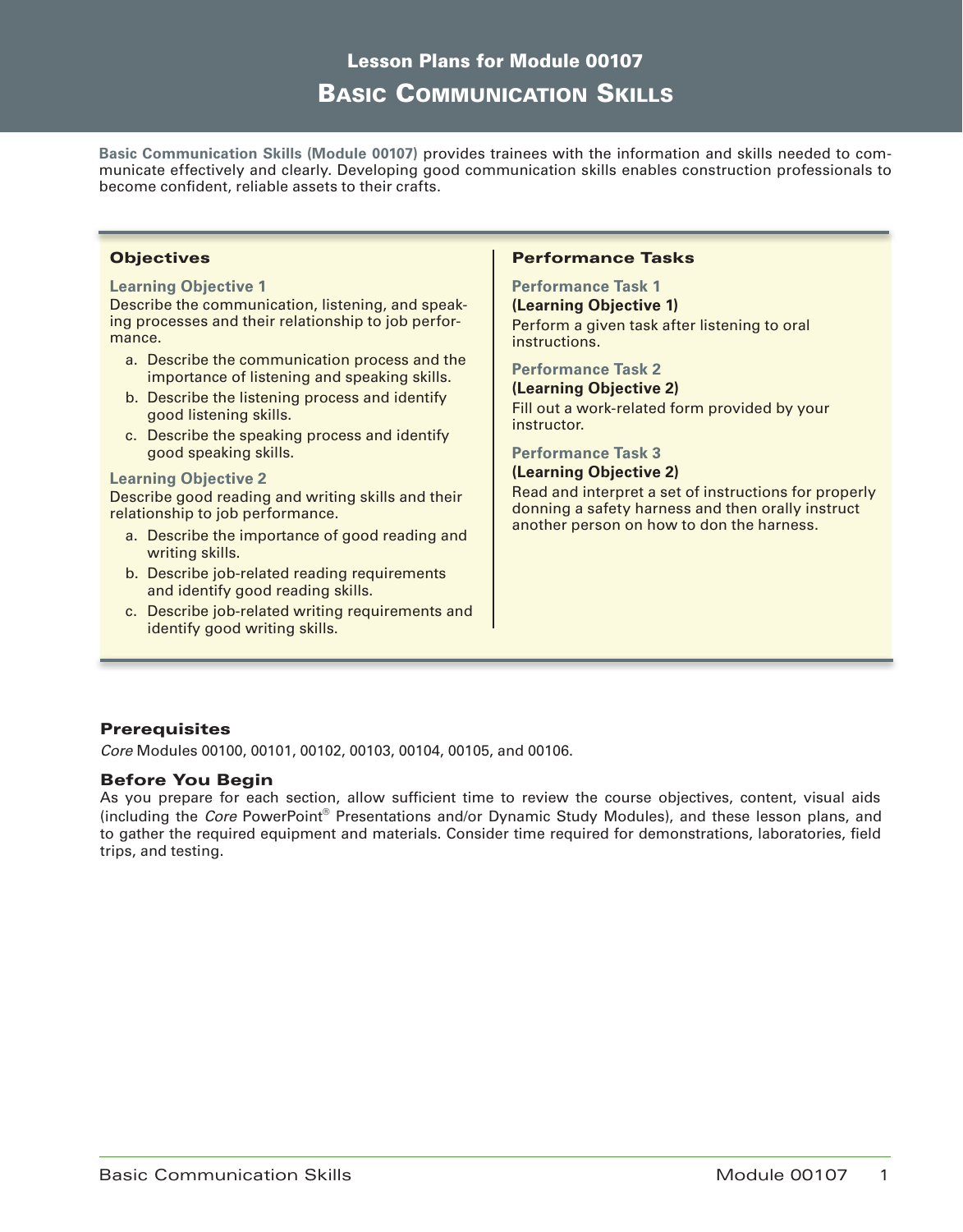During the course of this module, trainees may be in the vicinity of electrical energy sources and potentially hazardous tools, equipment, and materials. In those instances, trainees should be carefully observed to ensure that they wear the proper PPE, follow safe practices, and give due respect to the hazards associated with the energy sources, tools, equipment, and materials.

# Classroom Equipment and **Materials**

Whiteboard/chalkboard Markers/chalk Pencils and paper *Core* PowerPoint® Presentations and/or Dynamic Study Modules found in the NCCERConnect for *Core*, 6e LCD projector and screen Computer with Internet access

Copies of the Performance Profile Sheets

# Equipment and Materials for Laboratories and Performance Testing

Copies of Figure 3: Are You a Good Listener? Copies of Figure 4: Are You a Good Speaker? Several prepared scripts of instructions to be read by one trainee and executed by another One or more fall-arrest harnesses One or more copies of the manufacturer's donning instructions for the harness in use

# Additional Resources

This module presents thorough resources for task training. The following resource material is suggested for further study.

*Effective Communication at Work: Speaking and Writing Well in the Modern Workplace.* Vicki McLeod. 2020. Emeryville, CA: Rockbridge Press.

*The Elements of Style.* William Strunk, Jr. 2015. Grammar, Inc.

*The English Grammar Workbook for Adults: A Self-Study Guide to Improve Functional Writing.* Michael DiGiacomo. 2020. Emeryville, CA: Rockbridge Press.

*How to Win Friends and Influence People.* Dale Carnegie. 2013. New York, NY: Simon & Schuster.

*Submitting a Winning Bid: Guide to Making Construction Bidding with Examples.* Gustavo Cinca. 2020.

*Tools for Success: Critical Skills for the Construction Industry.* NCCER. 2009. Hoboken, NJ: Pearson Education, Inc.

A number of online resources are available for trainees who would like more information on communication skills. A search for additional information may be assigned as homework to interested trainees.

Instructors should view any videos that may be identified in the lesson plan before using them to ensure their suitability. The videos can provide teachable moments in workplace communication and behavior. Be prepared to stop the videos at appropriate times to point out and discuss both proper and improper conduct or communication techniques.

Instructors are encouraged to locate additional audiovisual aids available on the Internet, make personal videos, and take still pictures related to the subject matter and add them to the PowerPoint<sup>®</sup> presentations throughout the program.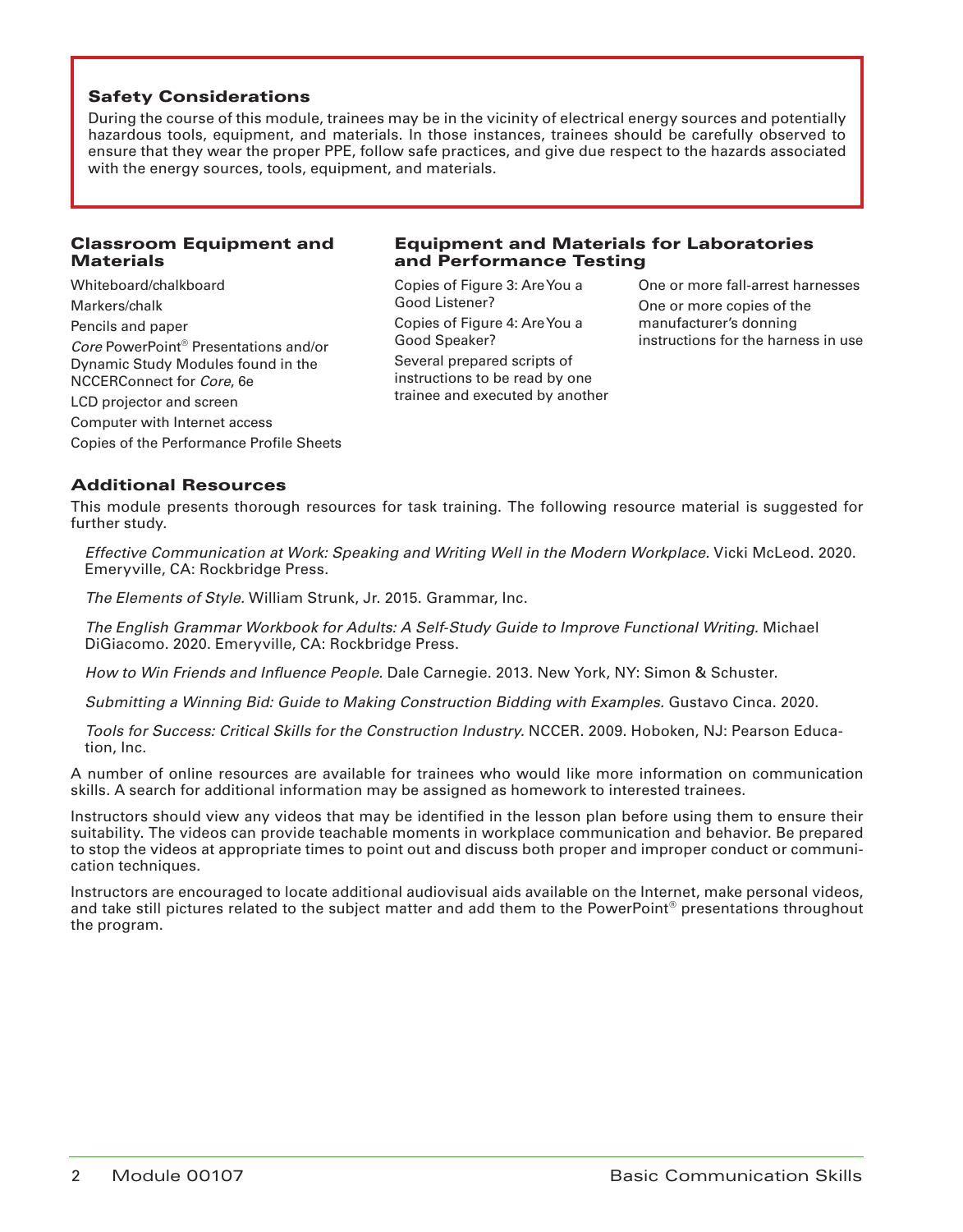# Lesson Plans for Module 00108 Basic Employability Skills

**Basic Employability Skills (Module 00108)** provides trainees with guidance related to finding and securing a position in the construction trades. In addition, instruction in the areas of problem-solving and effective interaction with others helps to ensure their success in the construction trades.

### **Objectives**

### **Learning Objective 1**

Describe the opportunities in the construction businesses and how to enter the construction workforce.

- a. Describe the construction business and the opportunities offered by the trades.
- b. Explain how workers can enter the construction workforce.

### **Learning Objective 2**

Explain the importance of critical thinking and how to solve problems.

- a. Describe critical thinking and barriers to solving problems.
- b. Describe how to solve problems using critical thinking.
- c. Describe problems related to planning and scheduling.

# **Learning Objective 3**

Explain the importance of social skills and identify ways good social skills are applied in the construction trade.

- a. Identify good personal and social skills.
- b. Explain how to resolve conflicts with co-workers and supervisors.
- c. Explain how to give and receive constructive criticism.
- d. Identify and describe various social issues of concern in the workplace.
- e. Describe how to work in a team environment and how to be an effective leader.

# Performance Tasks

This is a knowledge-based module. There are no Performance Tasks.

# **Prerequisites**

*Core* Modules 00100, 00101, 00102, 00103, 00104, 00105, and 00107.

### Before You Begin

As you prepare for each session, allow sufficient time to review the course objectives, content, visual aids (including the *Core* PowerPoint® Presentations and/or Dynamic Study Modules), and these lesson plans, and to gather the required equipment and materials. Consider time required for demonstrations, laboratories, field trips, and testing.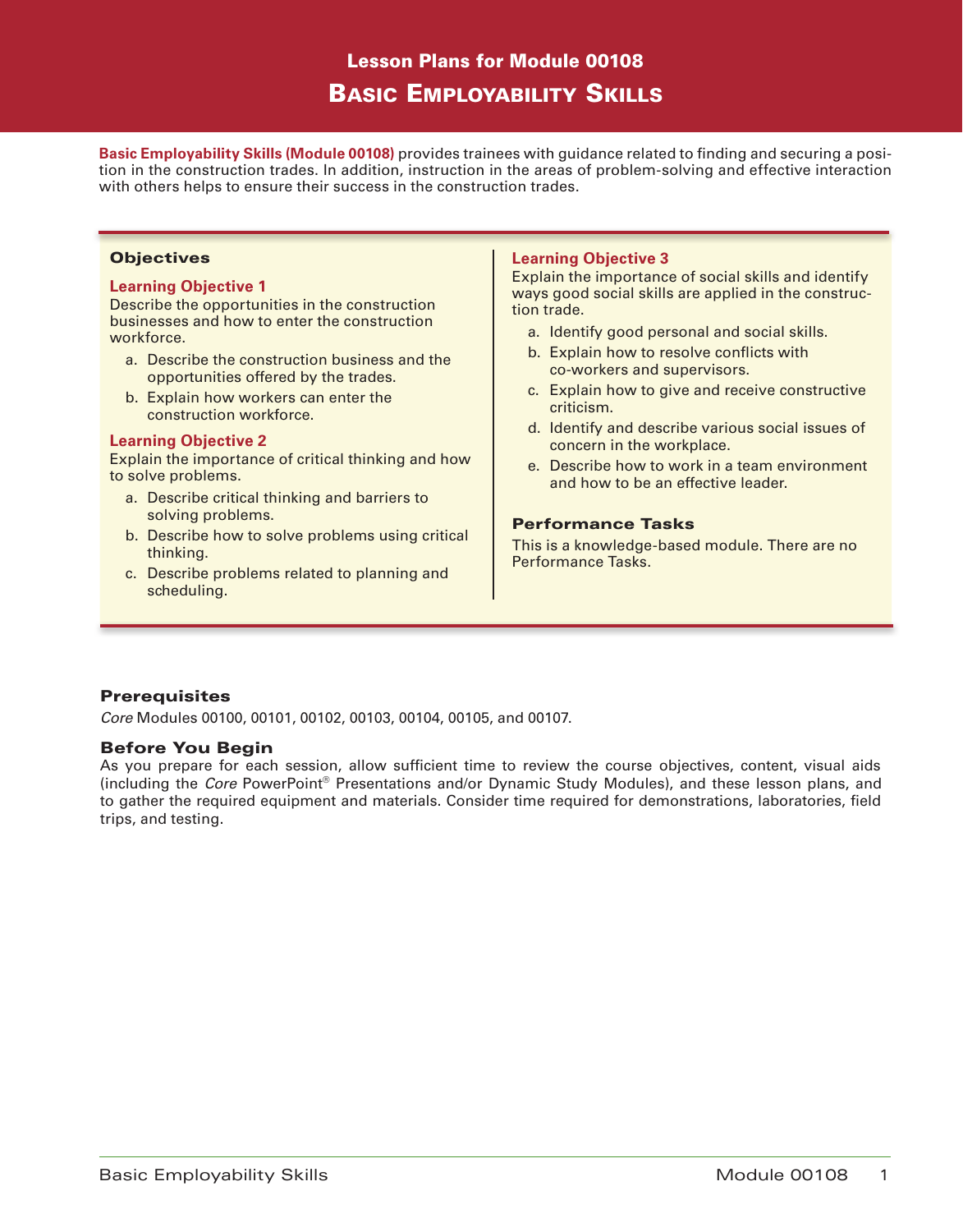There are no safety considerations related to this module.

# Classroom Equipment and Materials

Whiteboard/chalkboard Markers/chalk Pencils and paper *Core* PowerPoint® Presentations and/or Dynamic Study Modules found in the NCCERConnect for *Core*, 6e LCD projector and screen Computer with Internet access Copies of the Module Exam

# Equipment and Materials for Laboratories and Performance Testing

None are required for this module.

# Additional Resources

This module presents thorough resources for task training. The following resource material is suggested for further study.

*Knock 'em Dead Resumes: A Killer Resume Gets More Job Interviews!* Martin Yate. 2014. Avon, MA: Adams Media.

*Knock 'em Dead: The Ultimate Job Search Guide.* Martin Yate. 2014. Avon, MA: Adams Media.

*The 7 Habits of Highly Effective People: Powerful Lessons in Personal Change.* Stephen R. Covey. 2013. New York, NY: Simon & Schuster.

*Starting Your Career as a Contractor: How to Build and Run a Construction Business.* Claudiu Fatu. 2015. New York, NY: Skyhorse Publishing – Allworth Press.

A number of online resources are available for trainees who would like more information on employability skills and relationships within the workplace. A search for additional information may be assigned as homework to interested trainees.

Instructors should view any videos that may be identified in the lesson plan before using them to ensure their suitability. The videos can provide teachable moments in both proper and improper work processes and behaviors. Be prepared to stop the videos at appropriate times to point out and discuss both proper and improper conduct and techniques.

Instructors are also encouraged to locate additional audiovisual aids available on the Internet, make personal videos, and take still pictures related to the subject matter and add them to the PowerPoint® presentations throughout the program.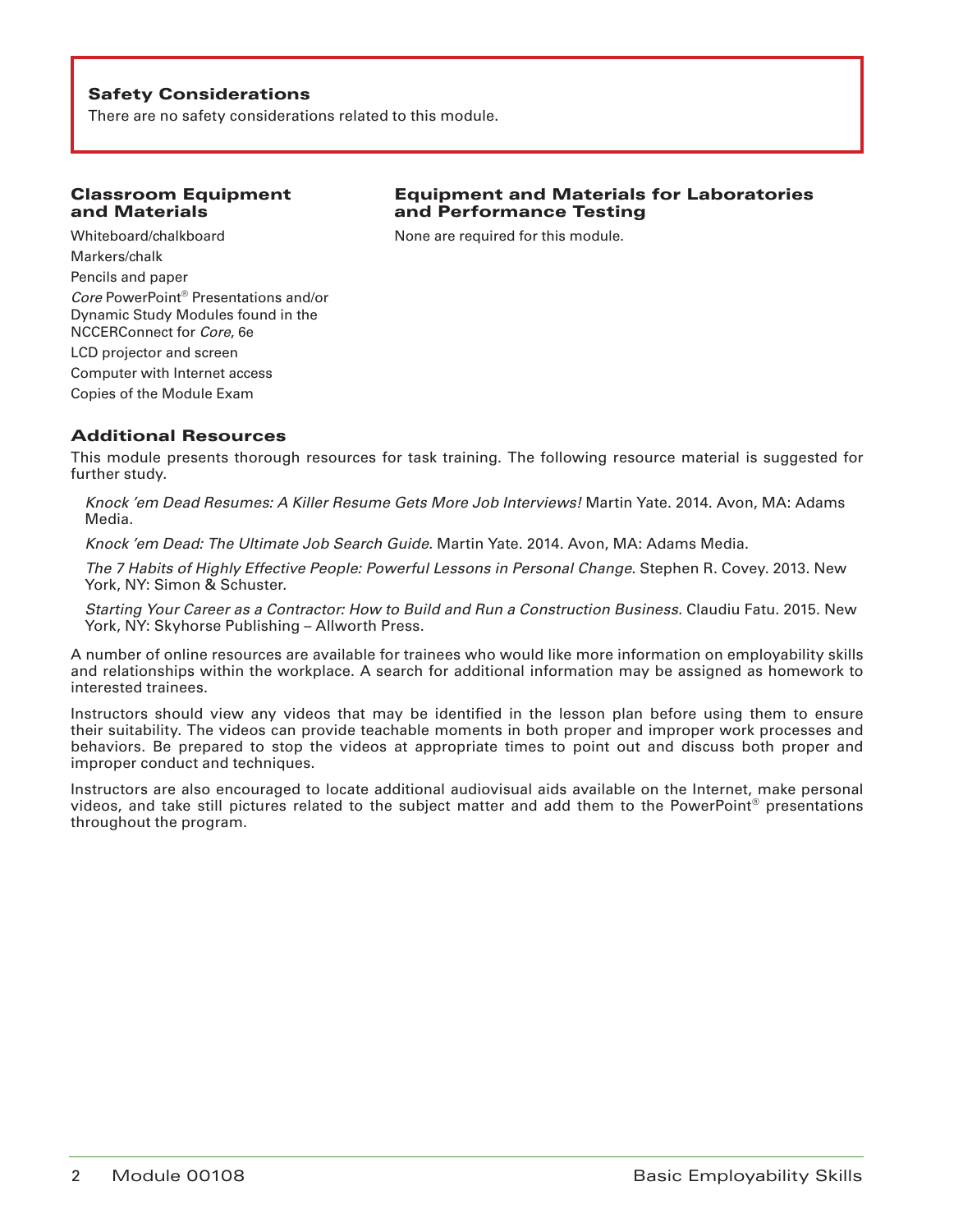# Lesson Plans for Module 00109 Introduction to Material Handling

**Introduction to Material Handling (Module 00109)** provides safety guidelines for workers handling materials on the job site. It covers proper procedures and techniques to use when lifting, stacking, transporting, and unloading materials. It also introduces basic motorized and non-motorized material handling equipment commonly found in the construction environment.

### **Objectives**

### **Learning Objective 1**

Identify the basic concepts of material handling and common safety precautions.

- a. Describe the basic concepts of material handling and manual lifting.
- b. Identify common material handling safety precautions.
- c. Identify and describe how to tie knots commonly used in material handling.

### **Learning Objective 2**

Identify various types of material handling equipment and describe how they are used.

- a. Identify non-motorized material handling equipment and describe how they are used.
- b. Identify motorized material handling equipment and describe how they are used.

### Performance Tasks

**Performance Task 1 (Learning Objective 1)** Demonstrate safe manual lifting techniques.

# **Performance Task 2**

**(Learning Objective 1)** Demonstrate how to tie two of the following common knots:

- Square
- Bowline
- Half hitch
- Clove hitch

# **Prerequisites**

*Core* Modules 00100 through 00105, 00107, and 00108.

### Before You Begin

As you prepare for each section, allow sufficient time to review the course objectives, content, visual aids (including the *Core* PowerPoint® Presentations and/or Dynamic Study Modules), and these lesson plans, and to gather the required equipment and materials. Consider time required for demonstrations, laboratories, field trips, and testing.

# Safety Considerations

During the course of this module, trainees may be in the vicinity of electrical energy sources and potentially hazardous tools, equipment, and materials. In those instances, trainees should be carefully observed to ensure that they wear the proper PPE, follow safe practices, and give due respect to the hazards associated with the energy sources, tools, equipment, and materials.